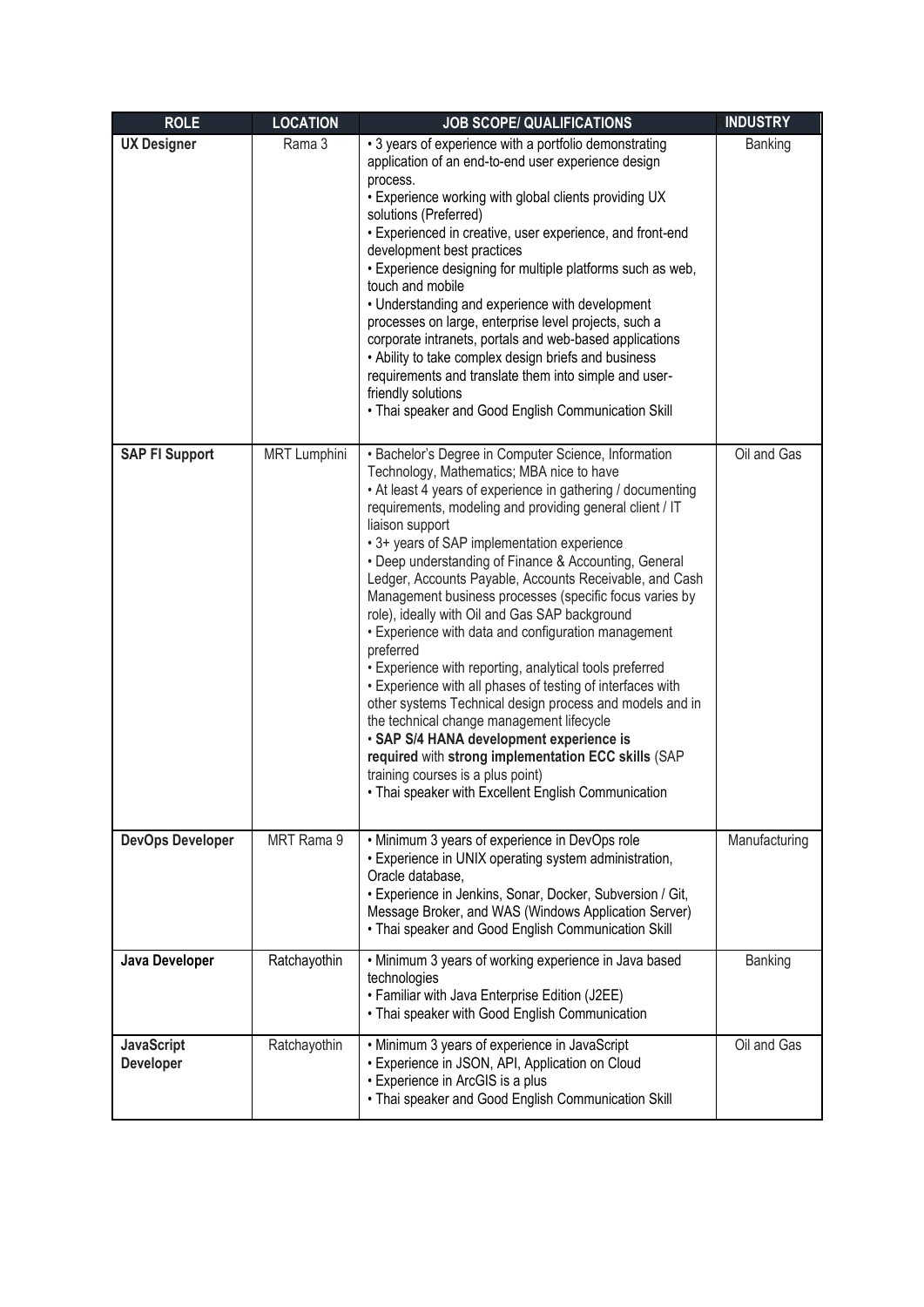| .NET Developer                                   | Ratchayothin          | . Minimum 5 years of working experience in application<br>development<br>· Strong technical skills in C#.NET, .NET Architecture,<br>Oracle database,<br>• Support and Enhance software application<br>• Thai speaker and Good English Communication Skill                                                                                                                                   | Oil and Gas        |
|--------------------------------------------------|-----------------------|---------------------------------------------------------------------------------------------------------------------------------------------------------------------------------------------------------------------------------------------------------------------------------------------------------------------------------------------------------------------------------------------|--------------------|
| <b>Android Developer</b>                         | Ratchayothin          | • Minimum of 3 years of mobile app development<br>experience (Native Android)<br>• Solid understanding of Android SDK Development<br>• Skill in NodeJS or Java Spring Boot<br>• Experienced working with web services, RESTful APIs<br>• Proficient understanding of code versioning tools (Git)<br>• Thai speaker and Good English Communication Skill<br>• Expat is welcomed to apply *** | Banking            |
| iOS Developer                                    | Ratchayothin          | • Minimum of 3 years of mobile app development<br>experience (Swift / Objective-C)<br>· Solid understanding of iOS SDK Development<br>· Skill in NodeJS or Java Spring Boot<br>• Experienced working with web services, RESTful APIs<br>• Proficient understanding of code versioning tools (Git)<br>• Thai speaker with Good English Communication<br>• Expat is welcomed to apply ***     | Banking            |
| <b>DevOps Developer</b>                          | Ratchayothin          | • Minimum 2 years of experience in DevOps role<br>• Must have experience in Linux operating system<br>administration, Shell scripting<br>· Nice to have experience in Jenkins, Ansible, Elastic<br>Search<br>• Thai speaker and Good English Communication Skill                                                                                                                            | Banking            |
| <b>Python Developer</b>                          | Ratchayothin          | • 3-5 years of experience related to Data Analytics<br>• Proven track record of Python programming experience<br>• Hands on experience with Django, Flask or other Python<br>frameworks<br>• Background from oil and gas industry is a plus<br>• Thai speaker and Good English Communication                                                                                                | Oil and Gas        |
| Change<br><b>Management</b><br><b>Specialist</b> | <b>BTS Ari</b>        | · 10+ years Change Management experience<br>• Industry experience in HR Organizational Change<br>Management is preferred<br>• Previous experience with large IT global implementations<br>• Thai speaker and Fluent English Communication                                                                                                                                                   | <b>Real Estate</b> |
| <b>Angular Developer</b>                         | Bangkok<br>(BTS Line) | • Minimum 4 years of experience in Angular<br>• Angular 5 knowledge hands on project development<br>experience<br>• Angular testing<br>• Dynamic form in Angular (nice to have)<br>• Reactive programing in Angular (nice to have)<br>. Thai speaker with Excellent English Communication                                                                                                   | Insurance          |
| <b>SAP HR Analyst</b>                            | <b>MRT Lumphini</b>   | • 2-3 years of experience in SAP payroll & time<br>management<br>• Provide day-to-day problem resolution, business support,<br>small enhancement work and project development work for<br><b>SAP HR functionalities</b><br>· Possible modules include Payroll, Time, OM/PA,<br>Compensation, Training, etc<br>. Thai speaker with Excellent English Communication                           | Oil and Gas        |